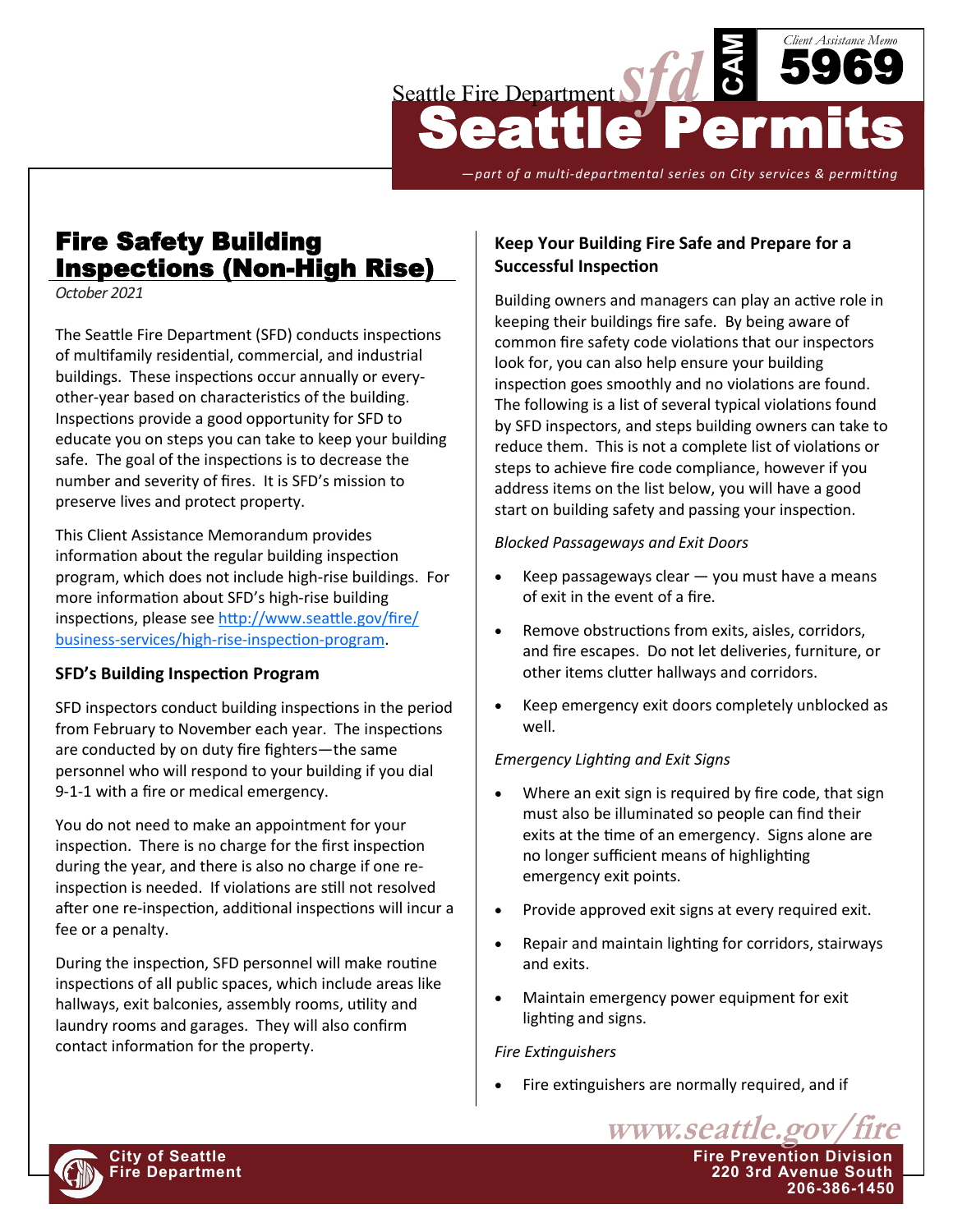provided, they must be inspected annually by an SFD certified technician, with a tag indicating the date of the inspection.

# *Testing/Maintenance of Fire Alarms, Sprinklers, and Other Fire Protection Systems*

- Fire protection systems like fire alarms and sprinklers are among the most important components in any building type for preserving lives, protection of property, and providing safety to first responders.
- The building owner or lessee is required to maintain these systems in good working condition and have them tested, usually on an annual basis. It is unfortunately common for our inspectors to write violations regarding systems that are *past due* for testing or systems that have *deficiencies that must be repaired*.
- For more resources on having your system tested or repaired, please see Client Assistance Memorandum [#5971](http://www.seattle.gov/fire/business-services/fire-code-and-fire-safety-documents#clientassistancememos) "Testing of Fire Protection Systems and Emergency Responder Radio Amplification Systems".

## *Street Address and Occupancy Load*

- It's important that your street address number is posted in a conspicuous place over or near the front door entrance, to help emergency responders find your address quickly.
- Be sure you have posted an "occupant load" sign near the main exit in assembly rooms of 50 or more. The occupant load is a number that indicates how many people are allowed to assemble in the room or space. The occupant load number displayed on the sign must match the approved occupant load from the Certificate of Occupancy. For more information about Certificates of Occupancy see: [http://](http://www.seattle.gov/fire/business-services/permits#annualassemblyoccupancies) [www.seattle.gov/fire/business](http://www.seattle.gov/fire/business-services/permits#annualassemblyoccupancies)-services/ [permits#annualassemblyoccupancies.](http://www.seattle.gov/fire/business-services/permits#annualassemblyoccupancies)

## *Required SFD Permits for Assemblies and Hazardous Materials*

- A Fire Department permit is needed for operation of places of assembly (100 or more occupants, or 50+ occupants if using candles or open flame).
- Fire Department permits are also needed to store or use certain hazardous materials and to conduct certain hazardous processes. For more information on

whether you need a permit, see: [http://](http://www.seattle.gov/Documents/Departments/Fire/Business/ActivitiesRequiringaSFDPermit.pdf) [www.seattle.gov/Documents/Departments/Fire/](http://www.seattle.gov/Documents/Departments/Fire/Business/ActivitiesRequiringaSFDPermit.pdf) [Business/ActivitiesRequiringaSFDPermit.pdf](http://www.seattle.gov/Documents/Departments/Fire/Business/ActivitiesRequiringaSFDPermit.pdf)

Make sure your permit is up to date and available for the SFD inspector.

## *Fire Doors*

Fire doors serve a distinct purpose in the event of a fire and can help to contain heat and smoke. Leaving fire doors wedged open to promote easy access or exit points to a building is prohibited. They may only be held open by an approved device and should be kept closed at all other times.

## *Electrical "Housekeeping"*

- Year after year, this is one of the top sources of violations in Seattle, and also one of the biggest causes of fires. To help you avoid violations in this category, you should know:
- Extension cords or cables can only be used on a temporary basis and must not be installed for permanent use. They must not be connected into each other and should never be attached to permanent fixtures or pass through holes in walls.
- A clearance of 30 or more inches must be maintained in front of electrical panels.
- Any significant electrical outlet must remain covered. This applies to junction boxes, circuit breaker panels, and any type of outlet box.

## *Storage for Combustibles*

- You can avoid violations by taking steps to store dangerous materials appropriately.
- Use approved containers only for storage of combustible rubbish or waste material.
- Do not store combustible material closer than two feet to the ceilings in non-sprinkled areas. In areas with sprinklers, do not store materials closer than 18 inches to the ceiling.
- Find appropriate places to store combustibles. Do not store combustibles underneath exit stairs or in exits or in mechanical or electrical equipment rooms or boiler rooms.

**LEGAL DISCLAIMER:** *This Client Assistance Memo (CAM) should not be used as a substitute for codes and regulations. Individuals are responsible for compliance with all code and rule requirements, whether or not described in this CAM.*